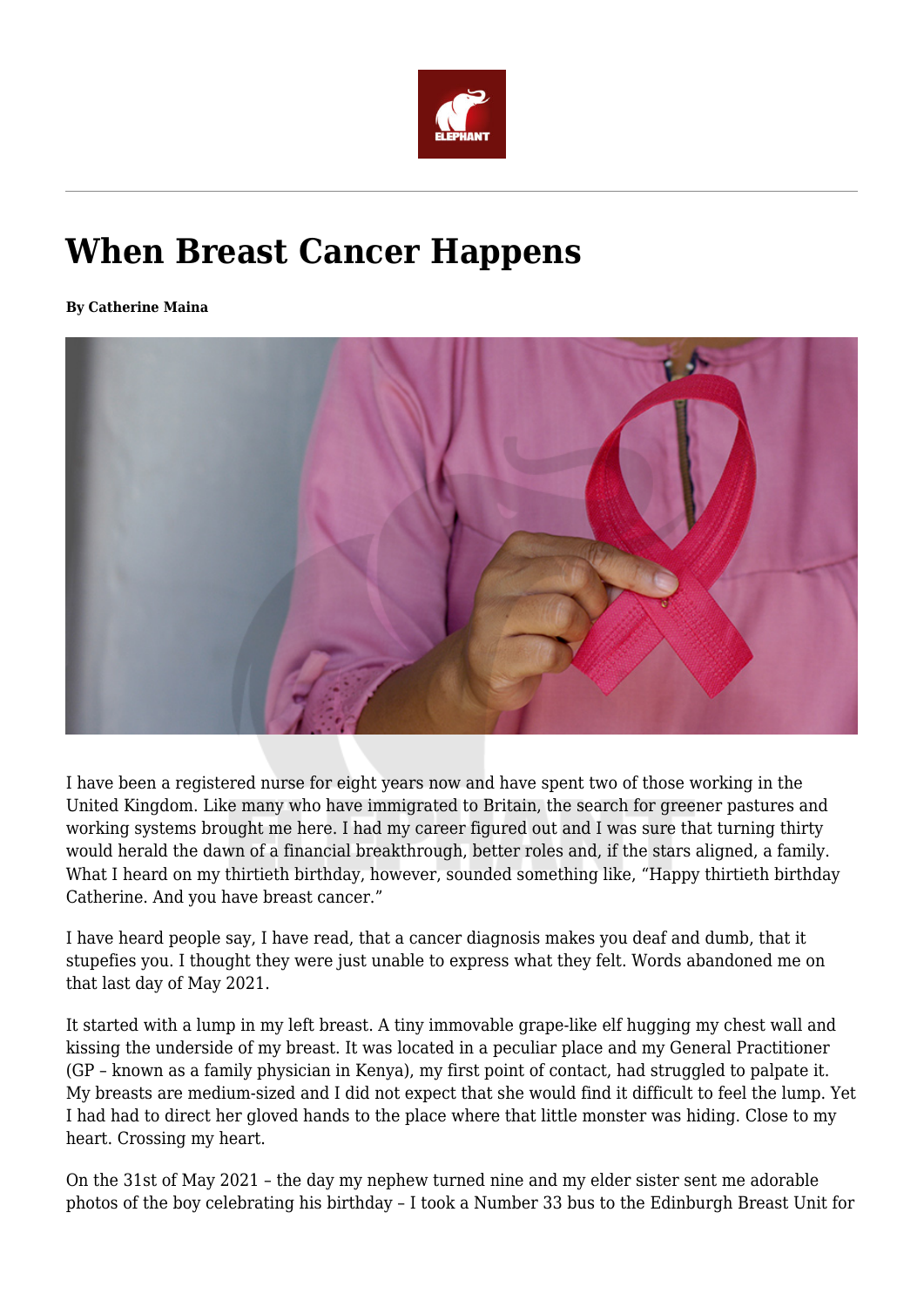my appointment with the specialist breast doctor and surgeon at the Western General Hospital where my GP had referred me when I saw her sometime in late April 2021. He started by commending me for detecting the lump as it was quite small and well concealed. Yet I had not been actively looking for it; I was just fiddling with my left breast absent-mindedly when I felt it.

After a thorough physical examination of my breasts, Mr J, as I will refer to him here (male surgeons in the UK are referred to as Mr not Dr, welcome to Britain mate!) did a breast ultrasound. He then focused on my left breast and with the assistance of a brilliant clinical support worker (the equivalent of a patient care attendant or nurse aide in Kenya) my breast became a specimen under investigation. But even as the clinical support worker did her best to distract me, my eyes remained fixed on the screen of the ultrasound machine.

I saw the outline of the lump and the edges looked irregular. Mr J confirmed this and sent me to the mammogram department where a core bilateral mammogram and a fine needle biopsy of the lump were done. My mind kept going back to Kenya though. I wondered how much I would have had to pay for the consultation and for the tests. To be honest, the financial implications would probably have intimidated me enough to ignore that lump.

Just over an hour later, I was sent back to Mr J who broke the news.

"I am sorry that the mammogram shows that there is a small cancer," he said matter-of-factly. Small cancer? You got to be kidding me! In all my years as a nurse, I have never heard of anything like a small cancer. I have also been a nurse long enough to know that breast cancer kills more women than cervical cancer.

I will be turning thirty tomorrow and you tell me that I have breast cancer? I went through a rough childhood and stormy twenties only to crown it all with a bloody cancer diagnosis at thirty? These thoughts raced through my head, screaming for attention as Mr J's voice faded in the background. Suddenly I broke down. I bawled and wailed. I know I spoke in Swahili and Kikuyu much to the amazement of the good doctor. How he maintained his composure beats me.

Mr J held my hand and took me to another room where I was introduced to my personal Breast Cancer Nurse. I couldn't believe that just a few hours earlier I had left my home a nurse and here I now was, a patient in need of a nurse. Mr J and Nurse A did their best to comfort a dishevelled and inconsolable me, all alone in the UK with no family and no romantic life to speak of. I cried harder. I missed my family and friends. I wished they were there with me. But I could not risk telling them anything over the phone.

When my abusive and manipulative marriage ended, I had thought that I would never go through worse times. I had even lied to people that "when you hit the bottom, you can only go up". I wish to correct that and say, if you think it cannot get any worse, it actually can. It did. Right there, in my full view, it got worse.

There followed a series of blood tests and imaging tests and more blood tests. I did not even flinch when the nurse said she would need more blood samples. I would have to wait about a week for the results of the biopsy that would determine what stage the cancer was in and how management would look like.

In contrast with common practice in Kenya, the management of patients in the UK is largely patientcentred. Patients take part in the management of the disease from the initial point of diagnosis. There are no surprises. Doctors do not dictate what treatment will be given. They offer options, complete with alternative routes, and discuss the risks and benefits of action or inaction. You would